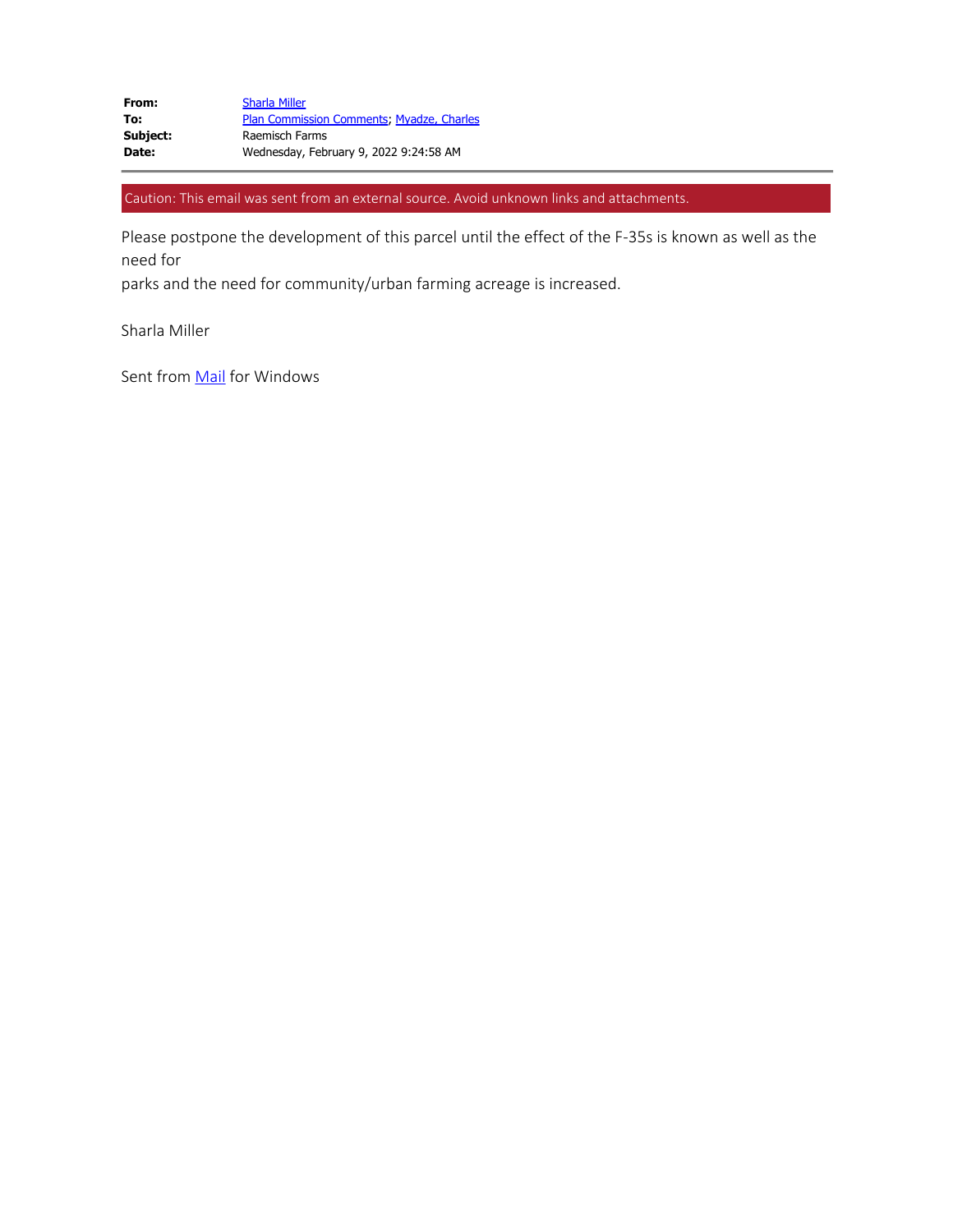| From:    | susan McMurray                                                                       |
|----------|--------------------------------------------------------------------------------------|
| To:      | <b>Plan Commission Comments: Myadze, Charles</b>                                     |
| Subject: | Raemisch Farm - please refer, give time to work out a plan that benefits all parties |
| Date:    | Tuesday, February 8, 2022 8:53:38 AM                                                 |

Caution: This email was sent from an external source. Avoid unknown links and attachments.

hi Plan Commission members,

Thank you for all of the efforts you make to make Madison work well and benefit its residents.

Regarding the Raemisch Farm - give this time, please. I live on the North side of Madison and am very impressed with the level of involvement and concern for the various open spaces that are currently experiencing changes that will affect the Northside, its residents, and the entire city.

The decision about the future of the Raemisch Farm is a no-going-back decision. I am urging the Commission to give the Raemisch Farm Work Group more time to consider the many factors that Northside residents will live with in the future. The open land/environment, housing concerns, the airport and possible F-35 presence, the nearby School Forest, the neighbors, and traffic patterns are factors that merit a careful and deliberative process. Please postpone approval of the Raemisch Farm zoning and plat.

Thank you for considering my comments.

Sincerely,

Susan McMurray 1605 S. Golf Glen #C Madison, WI 53704